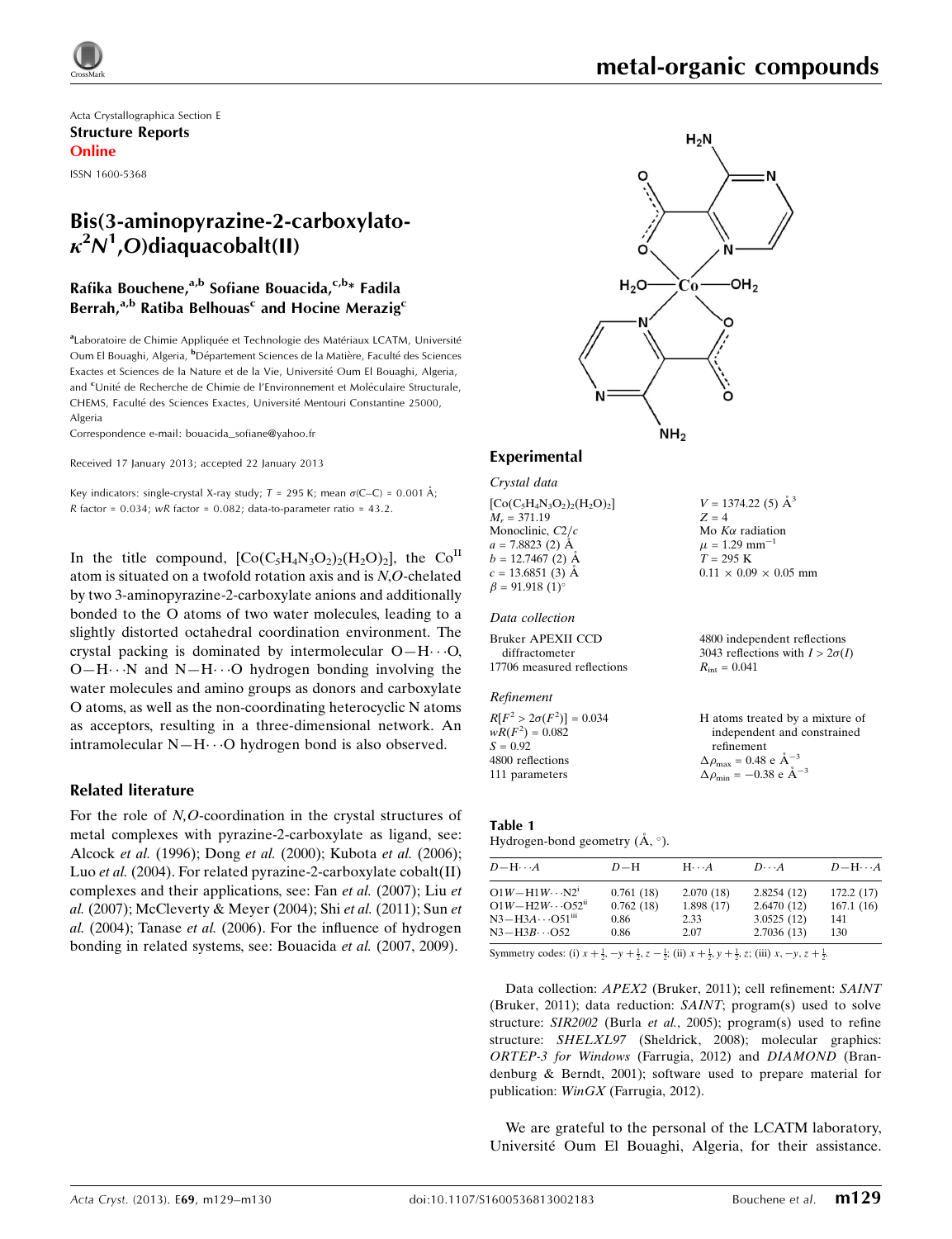# metal-organic compounds

Thanks are due to the MESRS and ATRST (Ministére de l'Enseignement Supérieur et de la Recherche Scientifique et l'Agence thématique de recherche en sciences et technologie -Algérie) via the PNR programm for financial support.

Supplementary data and figures for this paper are available from the IUCr electronic archives (Reference: WM2721).

#### References

- [Alcock, N. W., Kemp, T. J., Marc Roe, S. & Leciejewicz, J. \(1996\).](https://scripts.iucr.org/cgi-bin/cr.cgi?rm=pdfbb&cnor=wm2721&bbid=BB1) Inorg. Chim. Acta, 248[, 241–246.](https://scripts.iucr.org/cgi-bin/cr.cgi?rm=pdfbb&cnor=wm2721&bbid=BB1)
- Bouacida, S., Belhouas, R., Kechout, H., Merazig, H. & Bénard-Rocherullé, P. (2009). Acta Cryst. E65[, o628–o629.](https://scripts.iucr.org/cgi-bin/cr.cgi?rm=pdfbb&cnor=wm2721&bbid=BB2)
- [Bouacida, S., Merazig, H., Benard-Rocherulle, P. & Rizzoli, C. \(2007\).](https://scripts.iucr.org/cgi-bin/cr.cgi?rm=pdfbb&cnor=wm2721&bbid=BB3) Acta Cryst. E63[, m379–m381.](https://scripts.iucr.org/cgi-bin/cr.cgi?rm=pdfbb&cnor=wm2721&bbid=BB3)
- [Brandenburg, K. & Berndt, M. \(2001\).](https://scripts.iucr.org/cgi-bin/cr.cgi?rm=pdfbb&cnor=wm2721&bbid=BB4) DIAMOND. Crystal Impact, Bonn, [Germany.](https://scripts.iucr.org/cgi-bin/cr.cgi?rm=pdfbb&cnor=wm2721&bbid=BB4)
- Bruker (2011). APEX2 and SAINT[. Bruker AXS Inc., Madison, Wisconsin,](https://scripts.iucr.org/cgi-bin/cr.cgi?rm=pdfbb&cnor=wm2721&bbid=BB5) [USA.](https://scripts.iucr.org/cgi-bin/cr.cgi?rm=pdfbb&cnor=wm2721&bbid=BB5)
- [Burla, M. C., Caliandro, R., Camalli, M., Carrozzini, B., Cascarano, G. L., De](https://scripts.iucr.org/cgi-bin/cr.cgi?rm=pdfbb&cnor=wm2721&bbid=BB6) [Caro, L., Giacovazzo, C., Polidori, G. & Spagna, R. \(2005\).](https://scripts.iucr.org/cgi-bin/cr.cgi?rm=pdfbb&cnor=wm2721&bbid=BB6) J. Appl. Cryst. 38, [381–388.](https://scripts.iucr.org/cgi-bin/cr.cgi?rm=pdfbb&cnor=wm2721&bbid=BB6)
- [Dong, Y.-B., Smith, M. D. & zur Loye, H.-C. \(2000\).](https://scripts.iucr.org/cgi-bin/cr.cgi?rm=pdfbb&cnor=wm2721&bbid=BB7) Inorg. Chem. 39, 1943– [1949.](https://scripts.iucr.org/cgi-bin/cr.cgi?rm=pdfbb&cnor=wm2721&bbid=BB7)
- [Fan, G., Chen, S.-P. & Gao, S.-L. \(2007\).](https://scripts.iucr.org/cgi-bin/cr.cgi?rm=pdfbb&cnor=wm2721&bbid=BB8) Acta Cryst. E63, m772–m773.
- [Farrugia, L. J. \(2012\).](https://scripts.iucr.org/cgi-bin/cr.cgi?rm=pdfbb&cnor=wm2721&bbid=BB9) J. Appl. Cryst. 45, 849–854.
- [Kubota, Y., Takata, M., Matsuda, R., Kitaura, R., Kitagawa, S. & Kobayashi,](https://scripts.iucr.org/cgi-bin/cr.cgi?rm=pdfbb&cnor=wm2721&bbid=BB10) T. C. (2006). [Angew. Chem. Int. Ed.](https://scripts.iucr.org/cgi-bin/cr.cgi?rm=pdfbb&cnor=wm2721&bbid=BB10) 45, 4932–4936.
- [Liu, F.-Y., Shang, R.-L., Du, L., Zhao, Q.-H. & Fang, R.-B. \(2007\).](https://scripts.iucr.org/cgi-bin/cr.cgi?rm=pdfbb&cnor=wm2721&bbid=BB11) Acta Cryst. E63[, m120–m122.](https://scripts.iucr.org/cgi-bin/cr.cgi?rm=pdfbb&cnor=wm2721&bbid=BB11)
- [Luo, J., Alexander, B., Wagner, T. R. & Maggard, P. A. \(2004\).](https://scripts.iucr.org/cgi-bin/cr.cgi?rm=pdfbb&cnor=wm2721&bbid=BB12) Inorg. Chem. 43, [5537–5542.](https://scripts.iucr.org/cgi-bin/cr.cgi?rm=pdfbb&cnor=wm2721&bbid=BB12)
- [McCleverty, J. A. & Meyer, T. J. \(2004\).](https://scripts.iucr.org/cgi-bin/cr.cgi?rm=pdfbb&cnor=wm2721&bbid=BB13) Comprehensive Coordination [Chemistry II. From Biology to Nanotechnology](https://scripts.iucr.org/cgi-bin/cr.cgi?rm=pdfbb&cnor=wm2721&bbid=BB13), Vol. 6, Transition Metal Groups 9–12[, pp. 99–120. Amsterdam: Elsevier Pergamon.](https://scripts.iucr.org/cgi-bin/cr.cgi?rm=pdfbb&cnor=wm2721&bbid=BB13)
- [Sheldrick, G. M. \(2008\).](https://scripts.iucr.org/cgi-bin/cr.cgi?rm=pdfbb&cnor=wm2721&bbid=BB14) Acta Cryst. A64, 112–122.
- [Shi, Q.-Y., Zhang, G.-C., Zhou, C.-S. & Yang, Q. \(2011\).](https://scripts.iucr.org/cgi-bin/cr.cgi?rm=pdfbb&cnor=wm2721&bbid=BB15) Acta Cryst. E67, [m1430.](https://scripts.iucr.org/cgi-bin/cr.cgi?rm=pdfbb&cnor=wm2721&bbid=BB15)
- [Sun, W.-H., Tang, X., Gao, T., Wu, B., Zhang, W. & Ma, H. \(2004\).](https://scripts.iucr.org/cgi-bin/cr.cgi?rm=pdfbb&cnor=wm2721&bbid=BB16) [Organometallics](https://scripts.iucr.org/cgi-bin/cr.cgi?rm=pdfbb&cnor=wm2721&bbid=BB16), 23, 5037–5041.
- [Tanase, S., Martin, V. S., Van Albada, G. A., DeGelder, R., Bouwman, E. &](https://scripts.iucr.org/cgi-bin/cr.cgi?rm=pdfbb&cnor=wm2721&bbid=BB17) [Reedijk, J. \(2006\).](https://scripts.iucr.org/cgi-bin/cr.cgi?rm=pdfbb&cnor=wm2721&bbid=BB17) Polyhedron, 25, 2967–2975.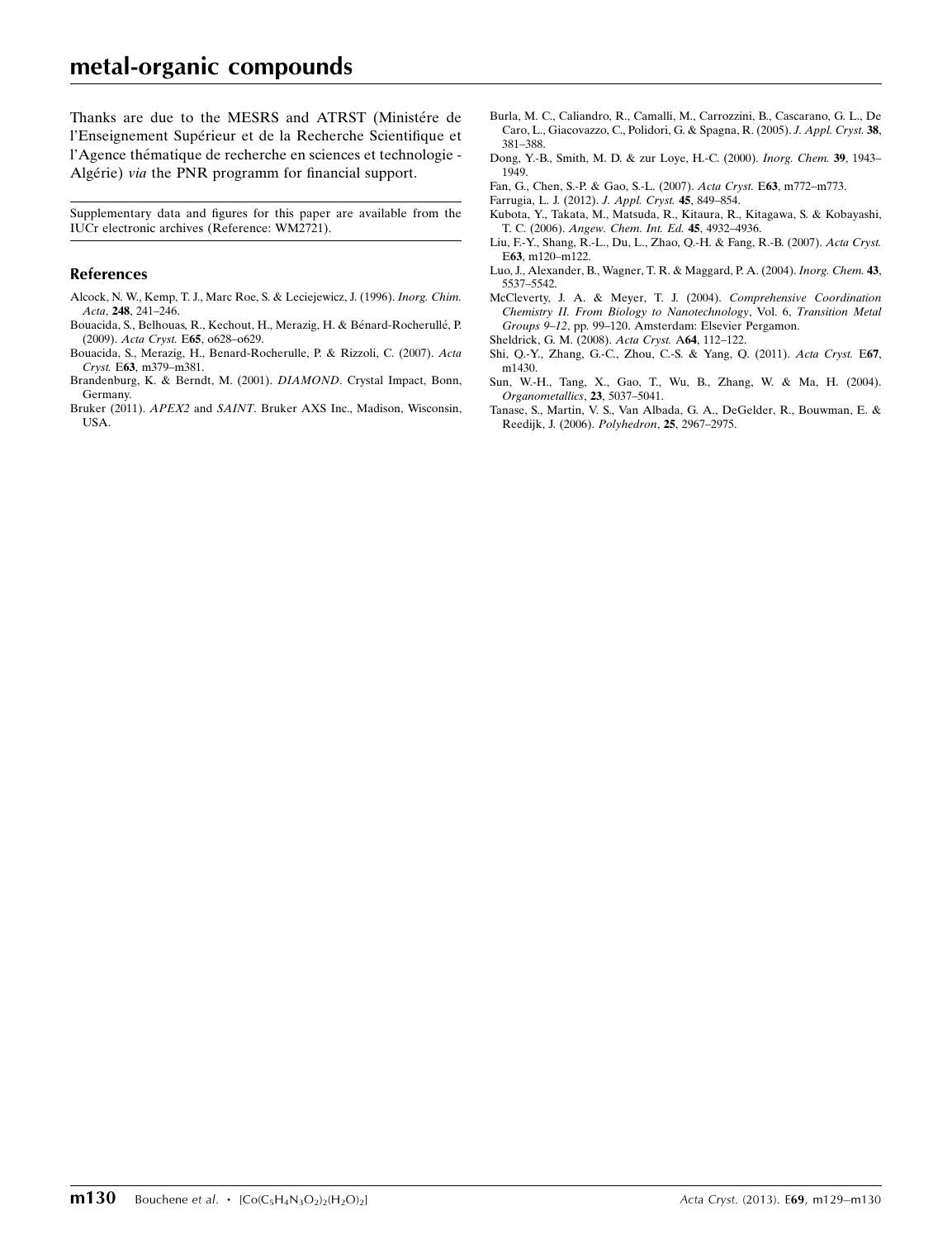# **supporting information**

*Acta Cryst.* (2013). E**69**, m129–m130 [doi:10.1107/S1600536813002183]

# **Bis(3-aminopyrazine-2-carboxylato-***κ***<sup>2</sup>** *N***1 ,***O***)diaquacobalt(II)**

# **Rafika Bouchene, Sofiane Bouacida, Fadila Berrah, Ratiba Belhouas and Hocine Merazig**

#### **S1. Comment**

During our recent research in the field of *N,O*-donor stabilized metal complexes we have prepared the title compound. As ligand we have chosen pyrazine-2-carboxylate that already has been extensively studied (Alcock *et al.*, 1996; Dong *et al.*, 2000; Kubota *et al.*, 2006; Luo *et al.*, 2004; Shi *et al.*, 2011; Fan *et al.*, 2007; Liu *et al.*, 2007). Some of its cobalt(II) complexes have also been reported for multitude applications (Tanase *et al.*, 2006; Sun *et al.*, 2004; McCleverty & Meyer, 2004).

In continuation of our investigations on the influence of hydrogen bonds on the structural features (Bouacida *et al.*, 2007,2009), we report here the crystal growth and crystal structure of the title compound,  $[Co(C_5H_4N_3O_2)_2(H_2O)_2]$  (I).

The asymmetric unit of (I) consists of one-half of the complex molecule, with the other half being generated by a twofold rotation axis running through the  $Co<sup>II</sup>$  atom (Wyckoff site 4  $e$ ). The latter is octahedrally coordinated by two 3aminopyrazine-2-carboxylate anions acting in a bidentate manner and by two water molecules. The molecular geometry and the atom-numbering scheme of (I) are shown in Fig. 1.

Bond lengths and angles observed in the different entities show normal features and are consistent with those reported previously for related systems (Shi *et al.*, 2011). Fig. 2 shows a packing diagram of the structure. Parallel to the *c* axis channels with a square cross-section are formed. The crystal packing can be described by stacking of alternating layers parallel to (110). The layers are linked together by  $O1W-H··N$ ,  $O1W-H··O$  and N—H···O interactions involving the water molecules and amino functions as donors and carboxylate O atoms as well as the non-coordinating heterocyclic N atoms as acceptors (Fig. 3, Table 1). These interactions lead to the formation of a three-dimensional network.

#### **S2. Experimental**

The title compound was obtained from a mixture of cobalt(II) chloride hexahydrate (0.05 g, 0.2 mmol), 3-aminopyrazine-2-carboxylic acid (0.03 g, 0.2 mmol) and acidified water (25 ml, HCl 37%). The solution was evaporated at room temperature for two weeks. Yellow single crystals were obtained and were carefully isolated under a polarizing microscope for analysis by X-ray diffraction.

#### **S3. Refinement**

The H atoms were localized in Fourier maps but were eventually introduced in calculated positions and treated as riding on their parent atoms (C or N) with C—H = 0.93 Å and N—H = 0.86 Å with  $U_{iso}(H) = 1.2U_{eq}(C \text{ or } N)$ . The water H atoms H1W and H2W were also located in a difference Fourier map. Their positions were refined freely, but their temperature factors were refined isotropically with  $U_{iso}(H) = 1.5U_{eq}(OW)$ .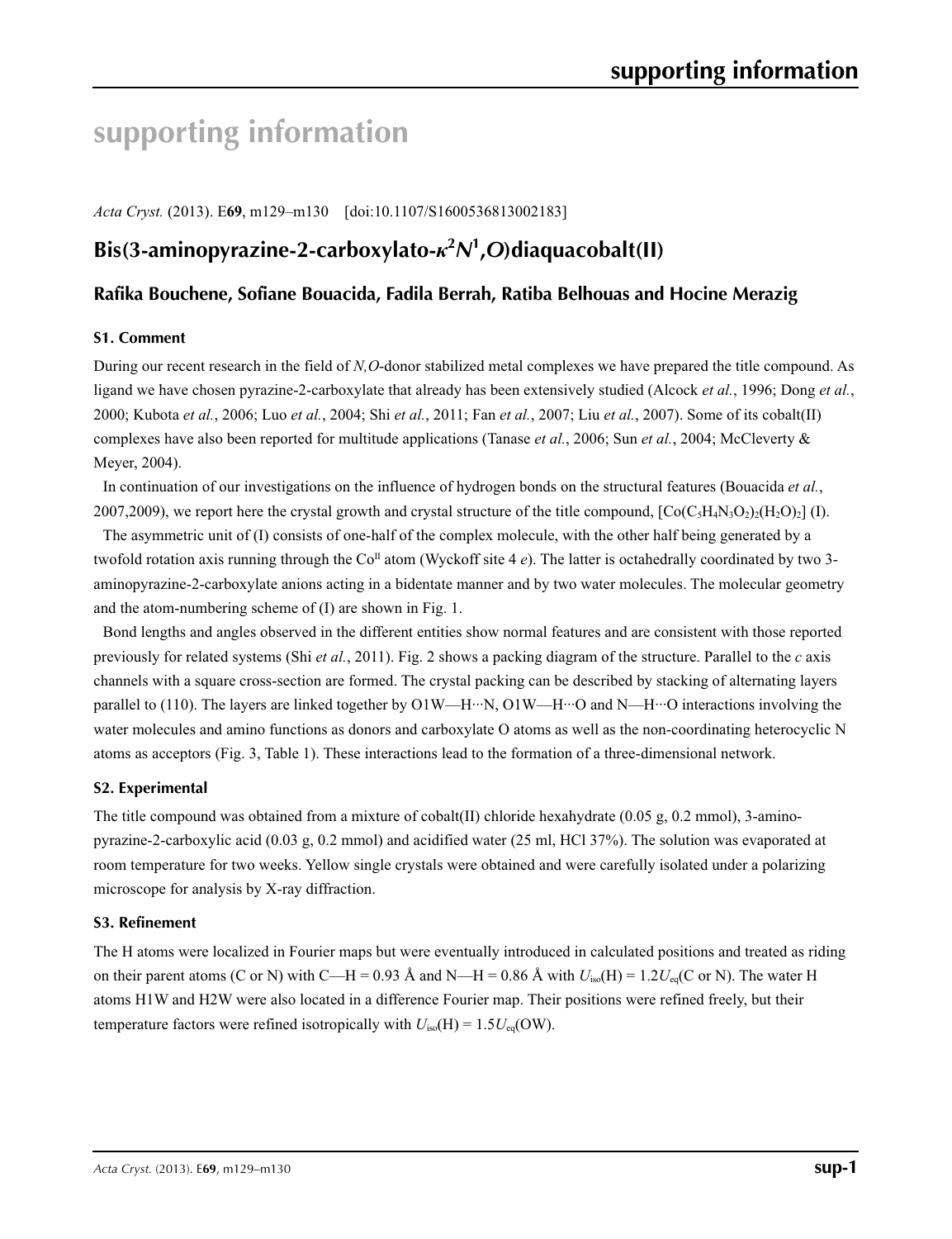

## **Figure 1**

A view of the coordination environment of the  $Co<sup>\Pi</sup>$  atom of (I) with the atom-labelling scheme. Displacement ellipsoids are drawn at the 50% probability level. H atoms are represented as small spheres of arbitrary radius. [Symmetry code: (i) *x*, *y*, -*z* + 3/2.]



### **Figure 2**

The packing of the structure of (I) viewed along the *c* axis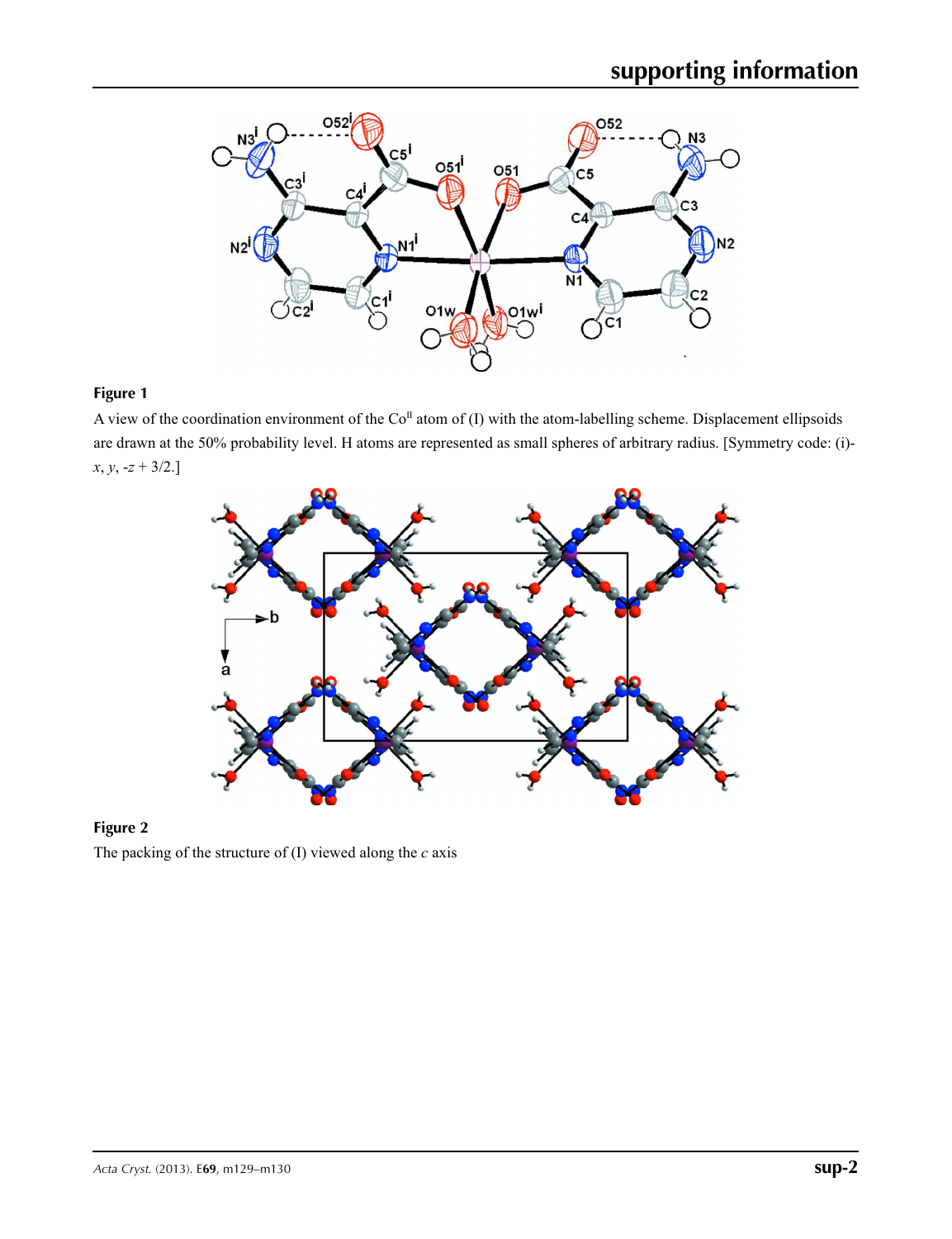

### **Figure 3**

Hydrogen bonding interactions (dashed lines) in the structure of (I)

## **Bis(3-aminopyrazine-2-carboxylato-***κ***<sup>2</sup>** *N***<sup>1</sup> ,***O***)diaquacobalt(II)**

#### *Crystal data*

 $[Co(C<sub>5</sub>H<sub>4</sub>N<sub>3</sub>O<sub>2</sub>)<sub>2</sub>(H<sub>2</sub>O)<sub>2</sub>]$  $M_r = 371.19$ Monoclinic, *C*2/*c*  $a = 7.8823$  (2) Å  $b = 12.7467(2)$  Å  $c = 13.6851(3)$  Å  $\beta$  = 91.918 (1)<sup>o</sup>  $V = 1374.22(5)$  Å<sup>3</sup>  $Z = 4$ 

#### *Data collection*

Bruker APEXII CCD diffractometer Radiation source: sealed tube Graphite monochromator *φ* and *ω* scans 17706 measured reflections 4800 independent reflections

#### *Refinement*

Refinement on *F*<sup>2</sup> Least-squares matrix: full *R*[ $F^2 > 2\sigma(F^2)$ ] = 0.034  $wR(F^2) = 0.082$  $S = 0.92$ 4800 reflections 111 parameters

 $F(000) = 756$  $D_x = 1.794 \text{ Mg m}^{-3}$ Mo *Kα* radiation, *λ* = 0.71073 Å Cell parameters from 6448 reflections  $\theta$  = 3.0–38.7°  $\mu$  = 1.29 mm<sup>-1</sup> *T* = 295 K Block, yellow  $0.11 \times 0.09 \times 0.05$  mm

3043 reflections with  $I > 2\sigma(I)$  $R_{\text{int}} = 0.041$  $\theta_{\text{max}} = 42.1^{\circ}, \theta_{\text{min}} = 3.0^{\circ}$  $h = -14 \rightarrow 10$  $k = -24 \rightarrow 22$ *l* = −25→16

0 restraints Primary atom site location: structure-invariant direct methods Secondary atom site location: difference Fourier map Hydrogen site location: inferred from neighbouring sites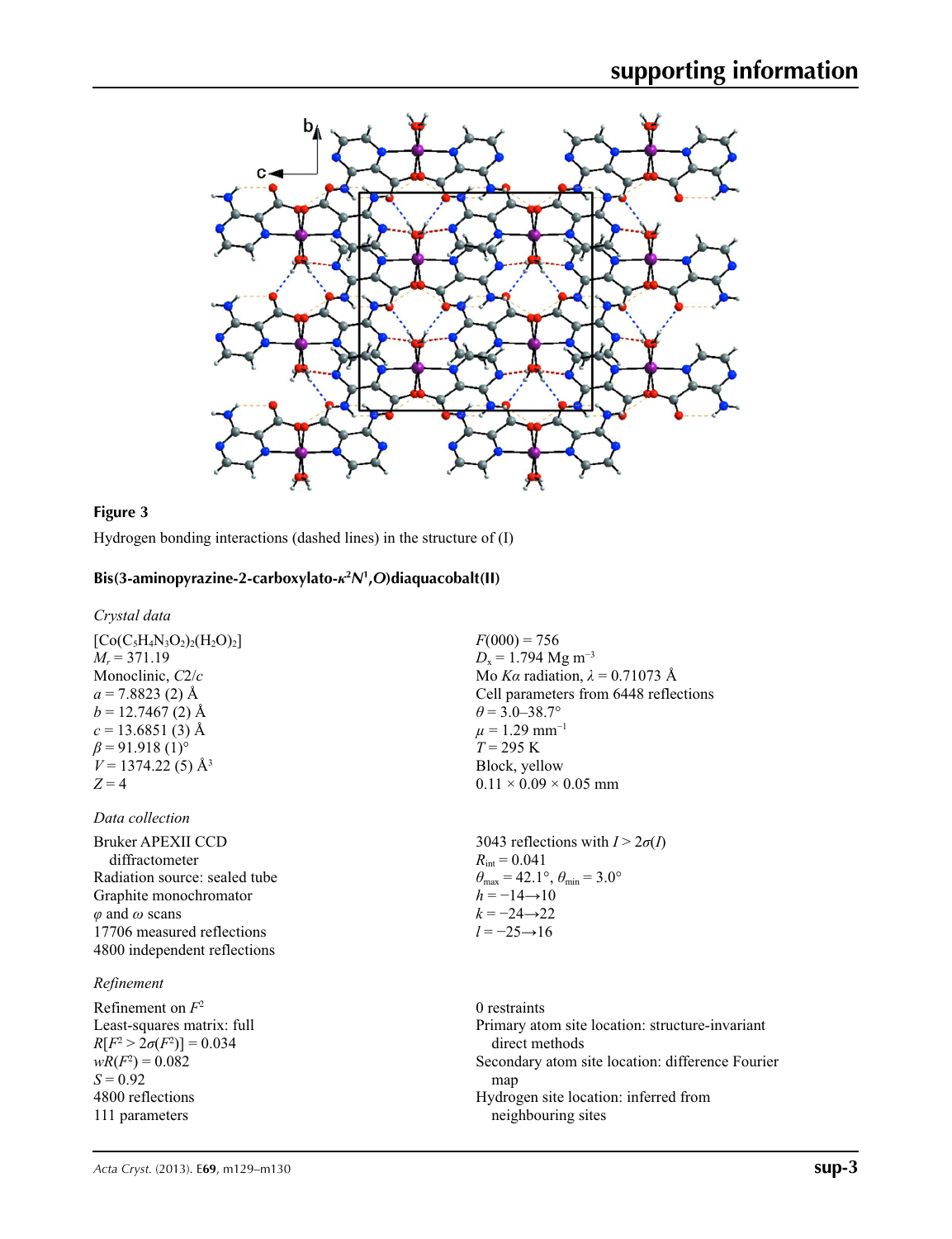| H atoms treated by a mixture of independent | $(\Delta/\sigma)_{\text{max}} = 0.001$                    |
|---------------------------------------------|-----------------------------------------------------------|
| and constrained refinement                  | $\Delta\rho_{\rm max}$ = 0.48 e Å <sup>-3</sup>           |
| $w = 1/[\sigma^2(F_0^2) + (0.0413P)^2]$     | $\Delta\rho_{\rm min} = -0.38 \text{ e } \text{\AA}^{-3}$ |
| where $P = (F_0^2 + 2F_c^2)/3$              |                                                           |

#### *Special details*

**Geometry**. All e.s.d.'s (except the e.s.d. in the dihedral angle between two l.s. planes) are estimated using the full covariance matrix. The cell e.s.d.'s are taken into account individually in the estimation of e.s.d.'s in distances, angles and torsion angles; correlations between e.s.d.'s in cell parameters are only used when they are defined by crystal symmetry. An approximate (isotropic) treatment of cell e.s.d.'s is used for estimating e.s.d.'s involving l.s. planes.

**Refinement**. Refinement of  $F^2$  against ALL reflections. The weighted *R*-factor  $wR$  and goodness of fit *S* are based on  $F^2$ , conventional *R*-factors *R* are based on *F*, with *F* set to zero for negative  $F^2$ . The threshold expression of  $F^2 > \sigma(F^2)$  is used only for calculating *R*-factors(gt) *etc*. and is not relevant to the choice of reflections for refinement. *R*-factors based on *F*<sup>2</sup> are statistically about twice as large as those based on *F*, and *R*- factors based on ALL data will be even larger.

|                 | $\mathcal{X}$  | $\mathcal{Y}$ | $\boldsymbol{Z}$ | $U_{\rm iso}*/U_{\rm eq}$ |
|-----------------|----------------|---------------|------------------|---------------------------|
| Co1             | $\Omega$       | 0.195326(13)  | 0.75             | 0.02207(5)                |
| O1W             | 0.19025(11)    | 0.30652(6)    | 0.76033(6)       | 0.03609(17)               |
| H1W             | 0.250(2)       | 0.3194(11)    | 0.7195(13)       | $0.054*$                  |
| H2W             | 0.1779(19)     | 0.3585(14)    | 0.7867(12)       | $0.054*$                  |
| O <sub>51</sub> | $-0.18087(10)$ | 0.07591(6)    | 0.76347(5)       | 0.03603(17)               |
| O <sub>52</sub> | $-0.31276(13)$ | $-0.02336(7)$ | 0.87118(6)       | 0.0538(2)                 |
| N1              | $-0.03120(10)$ | 0.18853(6)    | 0.90389(5)       | 0.02230(13)               |
| N2              | $-0.09937(11)$ | 0.16410(8)    | 1.09943(6)       | 0.03211(17)               |
| C <sub>1</sub>  | 0.04090(12)    | 0.25148(8)    | 0.97172(6)       | 0.02822(18)               |
| H1              | 0.1164         | 0.3035        | 0.9535           | $0.034*$                  |
| N <sub>3</sub>  | $-0.26554(13)$ | 0.02032(8)    | 1.06349(7)       | 0.0453(2)                 |
| H3A             | $-0.2827$      | 0.0138        | 1.1249           | $0.054*$                  |
| H3B             | $-0.3112$      | $-0.0232$     | 1.0224           | $0.054*$                  |
| C2              | 0.00267(13)    | 0.23880(9)    | 1.06893(7)       | 0.0327(2)                 |
| H2              | 0.0508         | 0.2847        | 1.1148           | $0.039*$                  |
| C <sub>3</sub>  | $-0.16811(12)$ | 0.09790(7)    | 1.03189(7)       | 0.02792(18)               |
| C <sub>4</sub>  | $-0.13532(11)$ | 0.11308(7)    | 0.93095(6)       | 0.02309(15)               |
| C <sub>5</sub>  | $-0.21616(13)$ | 0.04957(8)    | 0.84893(7)       | 0.03098(19)               |

*Fractional atomic coordinates and isotropic or equivalent isotropic displacement parameters (Å<sup>2</sup>)* 

*Atomic displacement parameters (Å2 )*

|                 | $U^{11}$   | $I^{22}$   | $U^{33}$   | $U^{12}$     | $U^{13}$   | $U^{23}$     |
|-----------------|------------|------------|------------|--------------|------------|--------------|
| Co <sub>1</sub> | 0.02920(9) | 0.02103(9) | 0.01636(7) | $\mathbf{0}$ | 0.00654(5) | $\mathbf{0}$ |
| O1W             | 0.0437(4)  | 0.0371(4)  | 0.0284(3)  | $-0.0159(3)$ | 0.0152(3)  | $-0.0072(3)$ |
| O <sub>51</sub> | 0.0514(4)  | 0.0342(4)  | 0.0230(3)  | $-0.0146(3)$ | 0.0090(3)  | $-0.0052(3)$ |
| O <sub>52</sub> | 0.0808(6)  | 0.0417(5)  | 0.0405(4)  | $-0.0356(4)$ | 0.0263(4)  | $-0.0128(4)$ |
| N1              | 0.0249(3)  | 0.0230(3)  | 0.0193(3)  | 0.0009(3)    | 0.0057(2)  | 0.0015(2)    |
| N <sub>2</sub>  | 0.0378(4)  | 0.0383(4)  | 0.0207(3)  | 0.0010(4)    | 0.0071(3)  | 0.0019(3)    |
| C1              | 0.0285(4)  | 0.0338(5)  | 0.0225(4)  | $-0.0058(4)$ | 0.0025(3)  | 0.0005(3)    |
| N <sub>3</sub>  | 0.0686(7)  | 0.0378(5)  | 0.0307(4)  | $-0.0167(5)$ | 0.0196(4)  | 0.0032(4)    |
| C <sub>3</sub>  | 0.0343(4)  | 0.0259(4)  | 0.0242(4)  | 0.0031(3)    | 0.0112(3)  | 0.0041(3)    |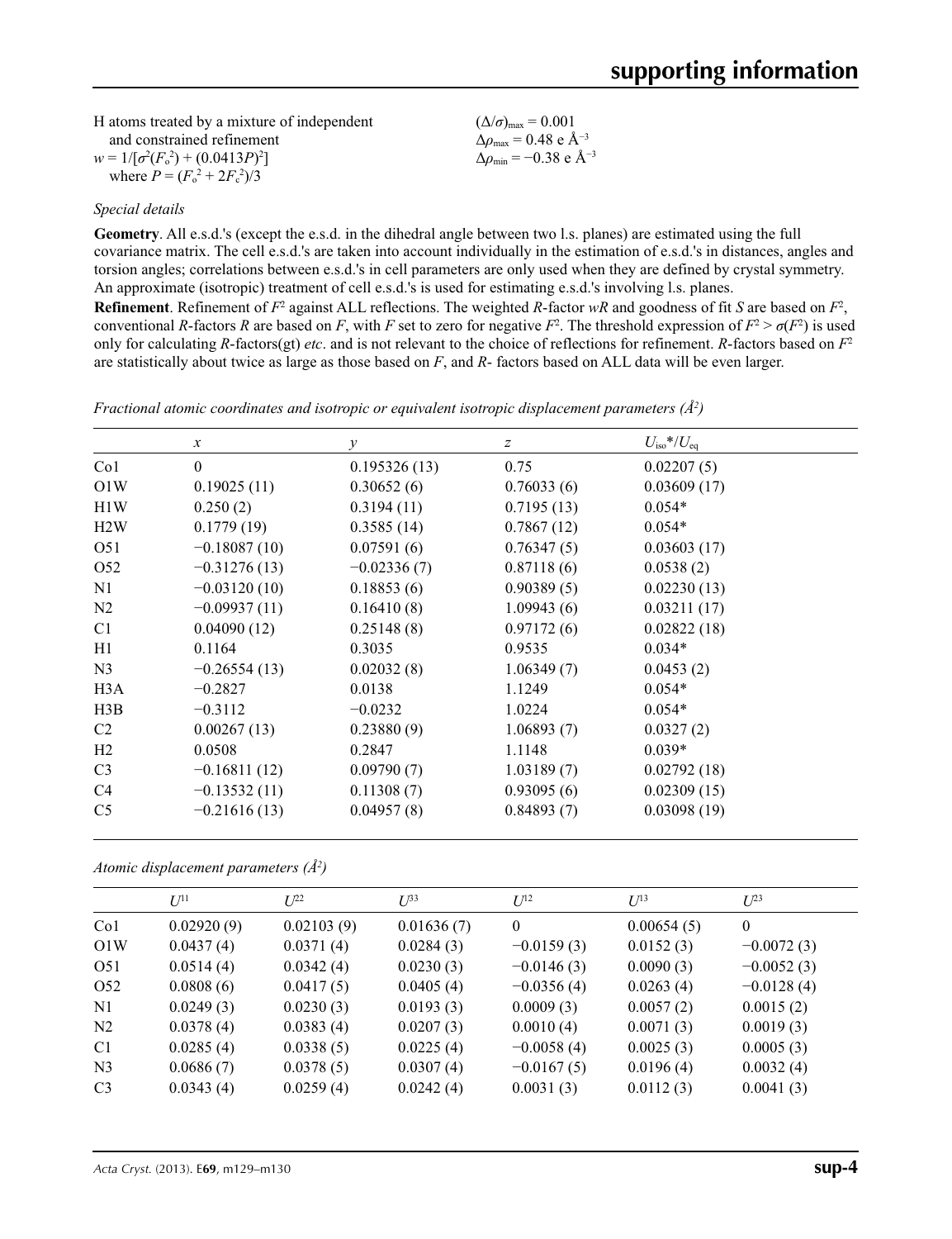# **supporting information**

| C <sub>5</sub>                             | 0.0410(5)                             | 0.0242(4)                 | 0.0284(4)  | $-0.0072(4)$           | 0.0117(4) | $-0.0050(3)$  |  |
|--------------------------------------------|---------------------------------------|---------------------------|------------|------------------------|-----------|---------------|--|
| C <sub>4</sub>                             | 0.0285(4)                             | 0.0202(4)                 | 0.0210(3)  | 0.0010(3)              | 0.0083(3) | 0.0014(3)     |  |
| C <sub>2</sub>                             | 0.0348(5)                             | 0.0411(6)                 | 0.0221(4)  | $-0.0031(4)$           | 0.0007(3) | $-0.0024(4)$  |  |
|                                            | Geometric parameters $(\AA, \degree)$ |                           |            |                        |           |               |  |
| $Co1 - O1W$                                |                                       | 2.0648(8)                 |            | $N1 - C1$              |           | 1.3390(11)    |  |
| $Co1 - O1Wi$                               |                                       | 2.0648(8)                 |            | $N2-C2$                |           | 1.3230(14)    |  |
| $Co1 - O51$                                |                                       | 2.0979(7)                 |            | $N2-C3$                |           | 1.3515(13)    |  |
| $Co1 - O51$ <sup>i</sup>                   |                                       | 2.0979(7)                 |            | $C1-C2$                |           | 1.3834(13)    |  |
| $Co1 - N1$ <sup>i</sup>                    |                                       | 2.1303(7)                 |            | $Cl-H1$                |           | 0.93          |  |
| $Co1 - N1$                                 |                                       | 2.1303(7)                 |            | $N3-C3$                |           | 1.3329(13)    |  |
| $O1W - H1W$                                |                                       | 0.760(18)                 |            | $N3$ —H $3A$           |           | 0.86          |  |
| $O1W - H2W$                                |                                       | 0.763(18)                 |            | $N3 - H3B$             |           | 0.86          |  |
| $O51 - C5$                                 |                                       | 1.2568(12)                |            | $C3-C4$                |           | 1.4270(12)    |  |
| $O52-C5$                                   |                                       | 1.2460(12)                |            | $C5 - C4$              |           | 1.5078(13)    |  |
| $N1 - C4$                                  |                                       | 1.3252(11)                |            | $C2-H2$                |           | 0.93          |  |
| $O1W$ — $Co1$ — $O1W$ <sup>i</sup>         |                                       | 93.31(5)                  |            | $Cl-M1-C01$            |           | 126.91(6)     |  |
| $O1W - Co1 - O51$                          |                                       | 170.46(3)                 |            | $C2 - N2 - C3$         | 117.88(8) |               |  |
| $O1W^{i}$ -Co1-051                         |                                       | 90.57(4)                  |            | $N1-C1-C2$             | 119.71(9) |               |  |
| $O1W$ — $Co1$ — $O51$ <sup>i</sup>         |                                       | 90.57(4)                  |            | $N1-C1-H1$             | 120.1     |               |  |
| $O1W^{i}$ -Co1- $O51^{i}$                  |                                       | 170.46(3)                 |            | $C2-C1-H1$             | 120.1     |               |  |
| $O51 - Co1 - O51$ <sup>i</sup>             |                                       | 86.97(5)                  |            | $C3 - N3 - H3A$<br>120 |           |               |  |
| $O1W$ — $Co1$ — $N1i$                      |                                       | 89.31(3)                  |            | $C3 - N3 - H3B$<br>120 |           |               |  |
| $O1W^{i}$ -Co $1$ -N $1^{i}$               |                                       | 93.89(3)                  |            | H3A-N3-H3B             |           | 120           |  |
| $O51-Co1-N1i$                              |                                       | 99.13(3)                  |            | $N3 - C3 - N2$         |           | 117.61(8)     |  |
| $O51^{\text{i}}$ -Col-N1 <sup>i</sup>      |                                       | 77.43(3)                  |            | $N3 - C3 - C4$         |           | 122.66(9)     |  |
| $O1W - Co1 - N1$                           |                                       | 93.89(3)                  |            | $N2 - C3 - C4$         |           | 119.73(8)     |  |
| $O1W^{i}$ -Co $1$ -N1                      |                                       | 89.31(3)                  |            | $O52-C5-O51$           |           | 125.65(9)     |  |
| $O51 - Co1 - N1$                           |                                       | 77.43(3)                  |            | $O52-C5-C4$            |           | 117.72(8)     |  |
| $O51^{\text{i}}$ -Col-N1                   |                                       | 99.13(3)                  |            | $O51-C5-C4$            |           | 116.63(8)     |  |
| $N1$ <sup>i</sup> -Co $1$ -N1<br>175.34(4) |                                       |                           | $N1-C4-C3$ |                        | 120.19(8) |               |  |
| $Co1 - O1W - H1W$                          |                                       | 124.2(12)                 |            | $N1-C4-C5$             |           | 115.59(7)     |  |
| $Co1 - O1W - H2W$                          |                                       | 121.7(11)                 |            | $C3-C4-C5$             |           | 124.20(8)     |  |
| $H1W$ $-$ O1W $-H2W$                       |                                       | 104.7(15)                 |            | $N2 - C2 - C1$         |           | 122.81(9)     |  |
| $C5 - O51 - Co1$                           |                                       | 116.60(6)                 |            | $N2 - C2 - H2$         |           | 118.6         |  |
| $C4 - N1 - C1$                             |                                       | 119.58(7)                 |            | $C1-C2-H2$             |           | 118.6         |  |
| $C4 - N1 - Co1$                            |                                       | 113.50(6)                 |            |                        |           |               |  |
|                                            | $O1W^{i}$ -Co1- $O51$ -C5             | $-93.84(8)$               |            | $Co1 - O51 - C5 - O52$ |           | $-175.74(10)$ |  |
|                                            | $O51^{i} - Co1 - O51 - C5$            | 95.39(8)                  |            | $Co1 - O51 - C5 - C4$  |           | 4.97(12)      |  |
| $N1^{i}$ - Co1 - - O51 - C5                |                                       | 172.13(8)                 |            | $C1-M1-C4-C3$          |           | $-1.05(13)$   |  |
| $N1 - Co1 - O51 - C5$                      |                                       | $-4.67(7)$                |            | $Co1-M1-C4-C3$         |           | 179.46(6)     |  |
| $O1W$ — $Co1$ — $N1$ — $C4$                |                                       | $-172.54(6)$              |            | $C1 - N1 - C4 - C5$    |           | 177.36(8)     |  |
| $O1W^{i}$ -Co1-N1-C4                       |                                       | 94.19(6)                  |            | $Co1 - N1 - C4 - C5$   |           | $-2.13(10)$   |  |
| $O51 - Co1 - N1 - C4$                      |                                       | 3.45(6)                   |            | $N3 - C3 - C4 - N1$    |           | $-176.88(9)$  |  |
| $O51^{i} - Co1 - N1 - C4$<br>$-81.34(6)$   |                                       | $N2-C3-C4-N1$<br>3.34(13) |            |                        |           |               |  |